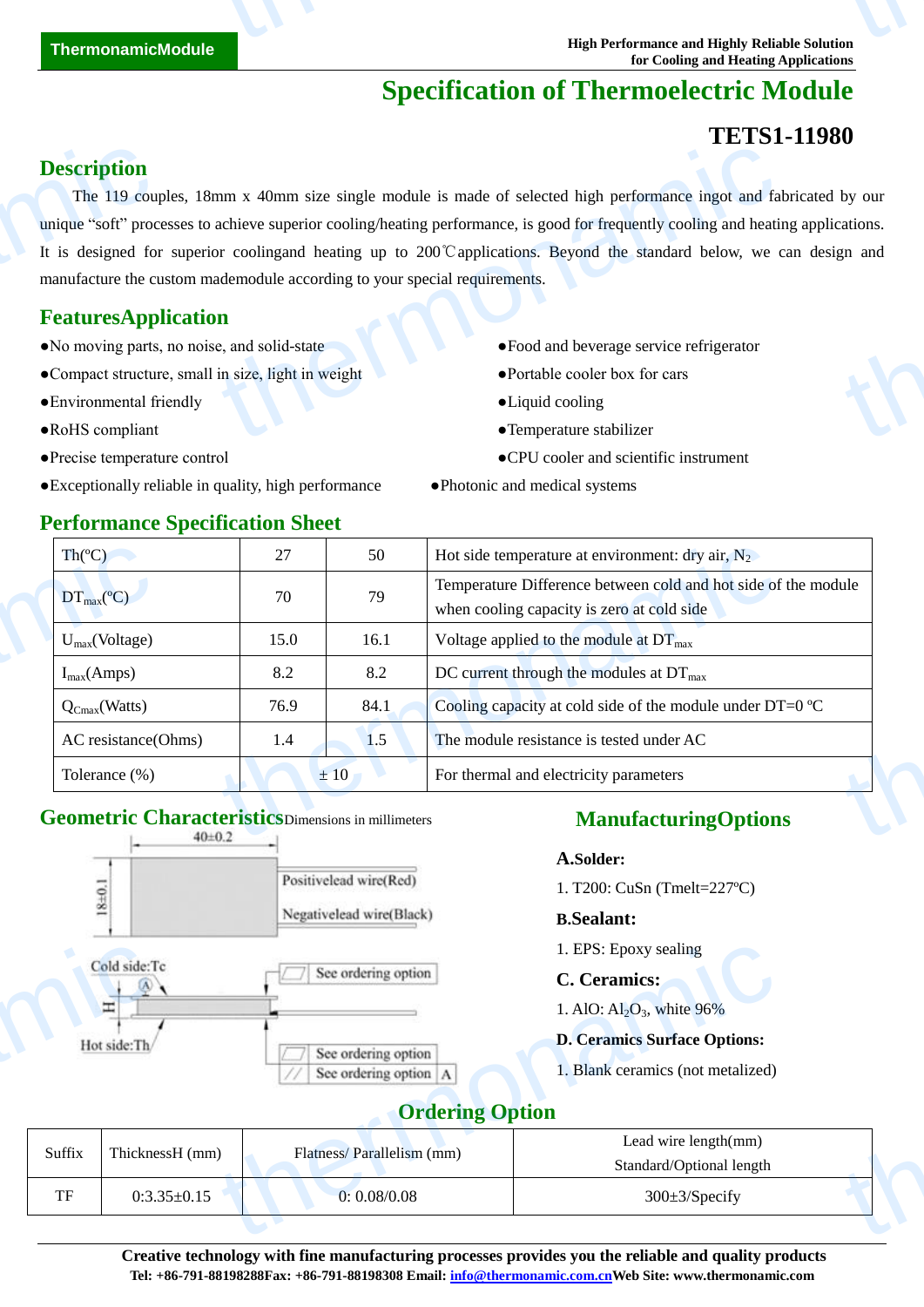- •Cold side of the module sticked on the object being cooled•Operation below  $I_{max}$  or  $V_{max}$
- 

●Hot side of the module mounted on a heat radiator●Operation or storage module below 100ºC

●Work under DC

thermonamic



Standard Performance Graph Qc= f(V)

 $0$  $10 \div 111$ 

0 3 6 9 12 15 0 2

Voltage / V

 $0$ 

0 2 4 6 8 10 12 14 16

Voltage / V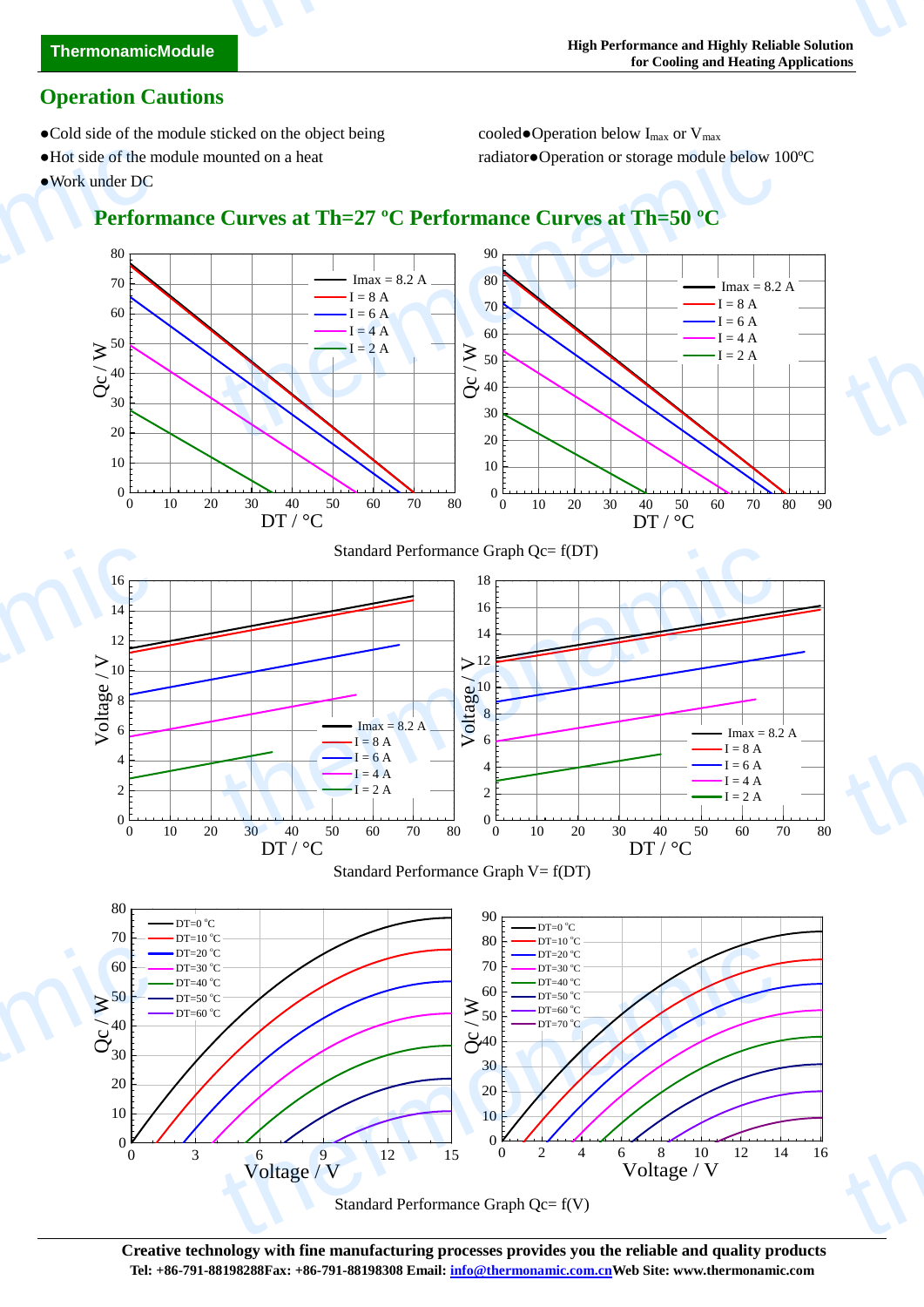Typical

Typical

### **Performance Curves at Th=27 <b>CPerformance Curves at Th=50**  $\mathbb{C}$



Standard Performance Graph COP =  $f(V)$  of DT ranged from 0 to 30 °C



Standard Performance Graph COP =  $f(V)$  of DT ranged from 40 to 60/70 °C

Remark: The coefficient of performance (COP) is the cooling power Qc/Input power (V  $\times$  I).

A typical 127 couples module is fabricated by the unique "soft" process and has demonstrated that it only has 2.5% degrading after 300,000 thermal cycling. The below graphic shows that in beginning 120,000 cycles, it degrade about 2.5%, and then go on stable with very tiny degrading in further 180,000 thermal cycles. It is derived out that the modules can go over million thermal cycles.  $\frac{300,000}{\text{ading in}}$ 

### **TEC Thermal Cycle Lifetime TestOn TETC1-12706**



**Creative technology with fine manufacturing processes provides you the reliable and quality products Tel: +86-791-88198288Fax: +86-791-88198308 Email: info@thermonamic.com.cnWeb Site: www.thermonamic.com**